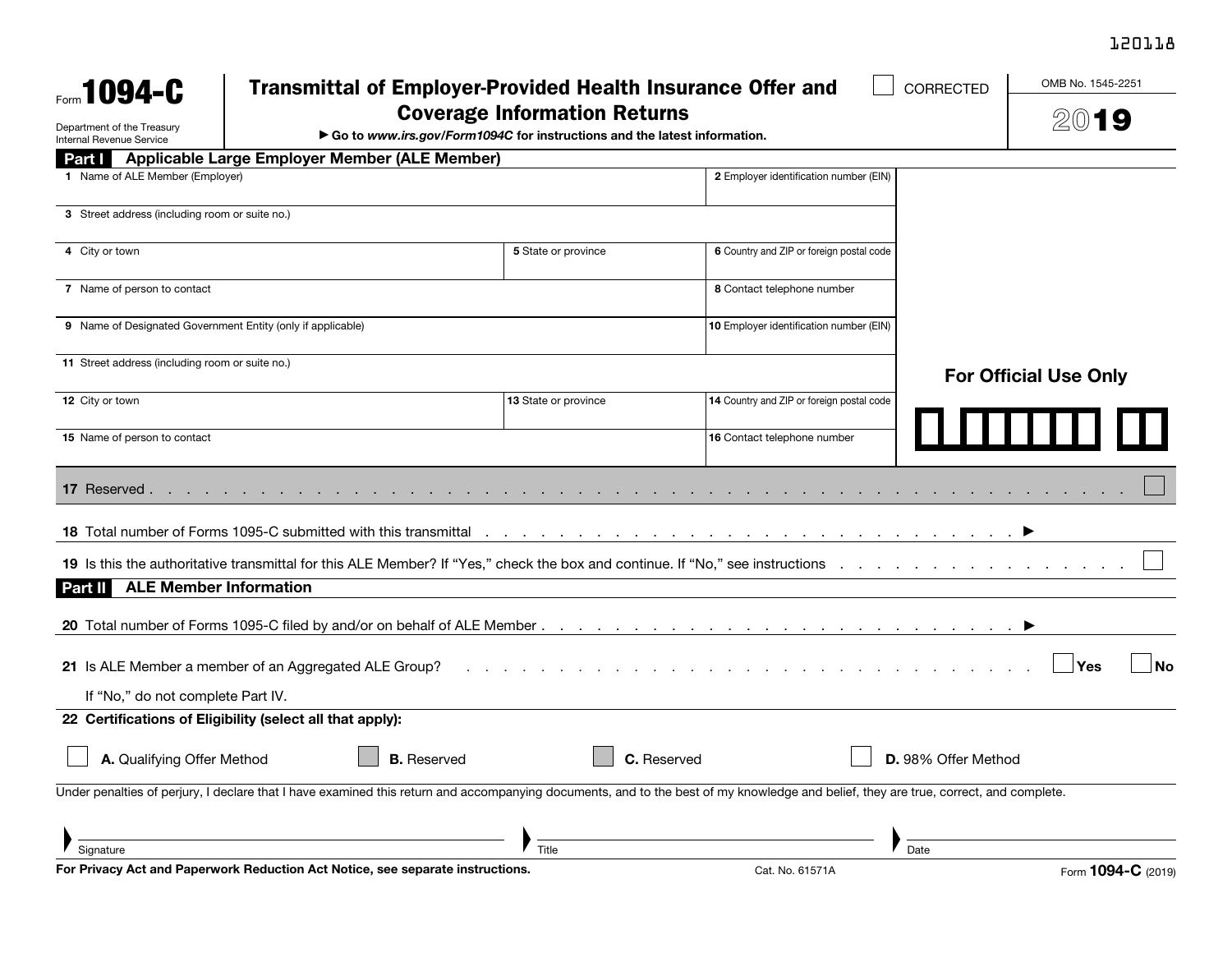## 120218

|            | Form 1094-C (2019) |                                                                                              |            |                                                              |                                            |                                   | Page 2       |
|------------|--------------------|----------------------------------------------------------------------------------------------|------------|--------------------------------------------------------------|--------------------------------------------|-----------------------------------|--------------|
|            |                    | Part III ALE Member Information-Monthly<br>(a) Minimum Essential Coverage<br>Offer Indicator |            | (b) Section 4980H Full-Time<br>Employee Count for ALE Member | (c) Total Employee Count<br>for ALE Member | (d) Aggregated<br>Group Indicator | (e) Reserved |
|            |                    | Yes                                                                                          | ${\sf No}$ |                                                              |                                            |                                   |              |
| 23         | All 12 Months      |                                                                                              |            |                                                              |                                            |                                   |              |
| 24         | Jan                |                                                                                              |            |                                                              |                                            |                                   |              |
| 25         | Feb                |                                                                                              |            |                                                              |                                            |                                   |              |
| 26         | Mar                |                                                                                              |            |                                                              |                                            |                                   |              |
| ${\bf 27}$ | Apr                |                                                                                              |            |                                                              |                                            |                                   |              |
| 28         | May                |                                                                                              |            |                                                              |                                            |                                   |              |
| 29         | June               |                                                                                              |            |                                                              |                                            |                                   |              |
| 30         | July               |                                                                                              |            |                                                              |                                            |                                   |              |
| 31         | Aug                |                                                                                              |            |                                                              |                                            |                                   |              |
| 32         | Sept               |                                                                                              |            |                                                              |                                            |                                   |              |
| 33         | Oct                |                                                                                              |            |                                                              |                                            |                                   |              |
| 34         | Nov                |                                                                                              |            |                                                              |                                            |                                   |              |
| 35         | Dec                |                                                                                              |            |                                                              |                                            |                                   |              |